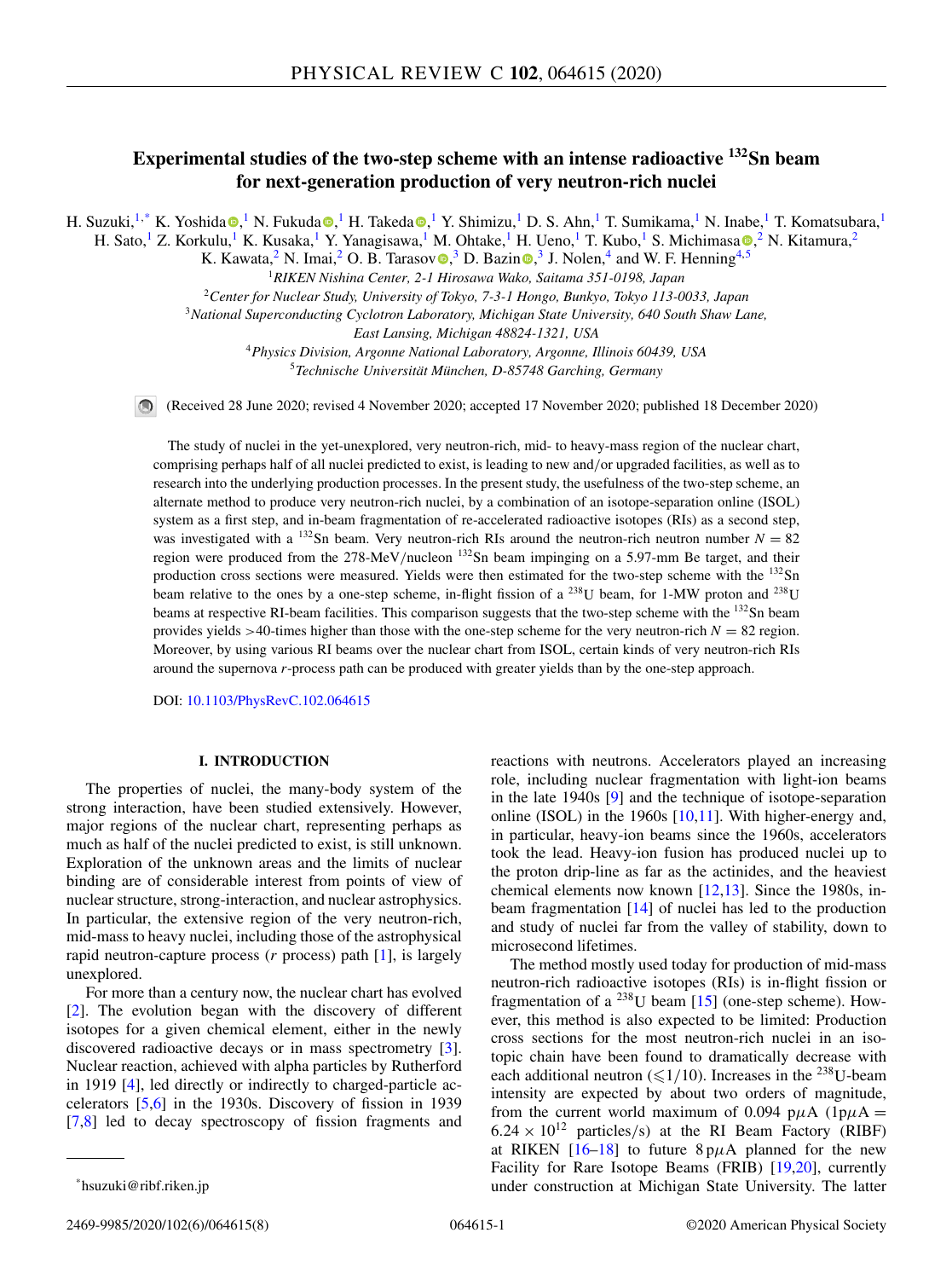<span id="page-1-0"></span>

FIG. 1. Flow chart of the two-step and one-step schemes of very neutron-rich radioactive isotope (RI) beams. Cases of 128Pd-beam productions are shown. In the two-step scheme, a long-lived neutronrich RI  $(^{132}Sn)$  is produced by proton-induced spallation, in the first step. Then, it is extracted by ISOL and re-accelerated. In the second step, a more neutron-rich RI beam (<sup>128</sup>Pd) is produced by projectile fragmentation of  $^{132}$ Sn. In the one-step scheme,  $^{128}$ Pd is produced by in-flight fission of  $^{238}$ U directly.

maximum is close to the 1-MW beam-power limit generally assumed. This has led to considerations for alternative approaches.

As a new method, a two-step scheme [\[21\]](#page-7-0) has been proposed: A combination of an ISOL system as the first step and in-beam fragmentation as the second step (Fig. 1). In the ISOL part, a high-energy proton beam produces RIs via spallation in a thick 238U target. Higher yields of RIs by several orders of magnitude are achievable, as compared with those from inflight fission of a  $^{238}$ U beam of equal beam power. However, extraction and re-acceleration of RIs are often severely limited in efficiency and lifetime range. Therefore, the intent is to selectively extract intense thermal-energy beams of longerlived, easily extractable neutron-rich fission fragments (e.g.,  $132$ Sn) and re-accelerate these to the higher energies suitable for fragmentation. In the fragmentation part, cross sections are expected to fall off considerably slower with neutron excess than those for in-flight fission of  $238$ U, as inferred from cases of neutron-rich mid-mass stable nuclei, such as  $136Xe$  [\[22\]](#page-7-0). If confirmed, the two-step scheme could open a new window into the unknown region of very neutron-rich mid- to heavymass nuclei.

To evaluate the usefulness of the two-step scheme quantitatively, fragmentation cross sections for neutron-rich RI beams need to be studied. A first experiment for the region around the neutron number  $N = 82$  shell was performed with a  $^{132}$ Sn beam at GSI [\[23\]](#page-7-0). However, the usefulness of the two-step scheme remained unclear, because the study could not reach the very exotic region where the RI yields by the two-step scheme were expected to be larger than those by the in-flight fission of  $^{238}$ U. In the present study, we have been able to measure the cross sections of further neutron-rich RIs from the 132Sn beam. The results show the two-step scheme being more favorable for those nuclei.

Based on our results, we also present a systematic comparison between the yields by the two-step scheme and in-flight fission of  $^{238}$ U for a wide region of the nuclear chart, taking into consideration hypothetical future facilities with 1-MW beam powers. In the calculation of RI-beam production yield, parameters, such as the primary-beam intensities, beam extraction efficiencies, etc., are taken from existing facilities or future facilities under construction or planned for. For the two-step scheme, characteristics of the EURISOL proposal [\[24\]](#page-7-0) are applied, with a proton beam of 1000- $\mu$ A intensity and 1-GeV energy (1-MW beam power) plus ISOL extraction efficiencies for RIs as obtained at ISOLDE (CERN) [\[25–27\]](#page-7-0). For the one-step approach, i.e., in-flight fission or fragmentation of an intense and high-energy  $2\overline{3}8$ U beam, a superconducting heavy-ion linac is used for guidance, such as the one nearing completion at FRIB ( $8 \mu A$ , 200 MeV/nucleon, and 400 kW; upgradable to 400 MeV/nucleon). For the condition of 1-MW beam power, there are two choices; increasing the beam intensity to  $20 \text{ p}\mu\text{A}$  or increasing the beam energy to 500 MeV/nucleon. In our comparison, we considered an 8-p $\mu$ A 500-MeV/nucleon <sup>238</sup>U beam, because clean separation between fragments of mid- to heavy-mass elements (atomic number  $Z > 40$ ) would be difficult and complex at 200 MeV/nucleon due to several atomic charge states contributing (similar cases are observed for  $Z > 60$  productions at 345 MeV/nucleon at RIBF [\[28,29\]](#page-7-0)). A beam energy of 500 versus 200 MeV/nucleon results in a small change in cross sections; therefore, we actually use results obtained at



FIG. 2. Schematic of the BigRIPS separator and ZeroDegree spectrometer with targets, degrader, and particle-identification (PID) detectors. The labels Fn indicate foci. The <sup>132</sup>Sn beam was separated at the first stage (F0–F2) of BigRIPS and identified at the second stage (F3–F7) and the subsequent F7–F8 matching section by deducing two mass-to-charge ratios (*A*/*Q*<sup>35</sup> and *A*/*Q*58). The secondary target of Be was located at F8, the entrance of ZeroDegree. Projectile fragments produced from the 132Sn beam were identified at ZeroDegree by deducing *A*/*Q*, *Z*, and *A*. See text.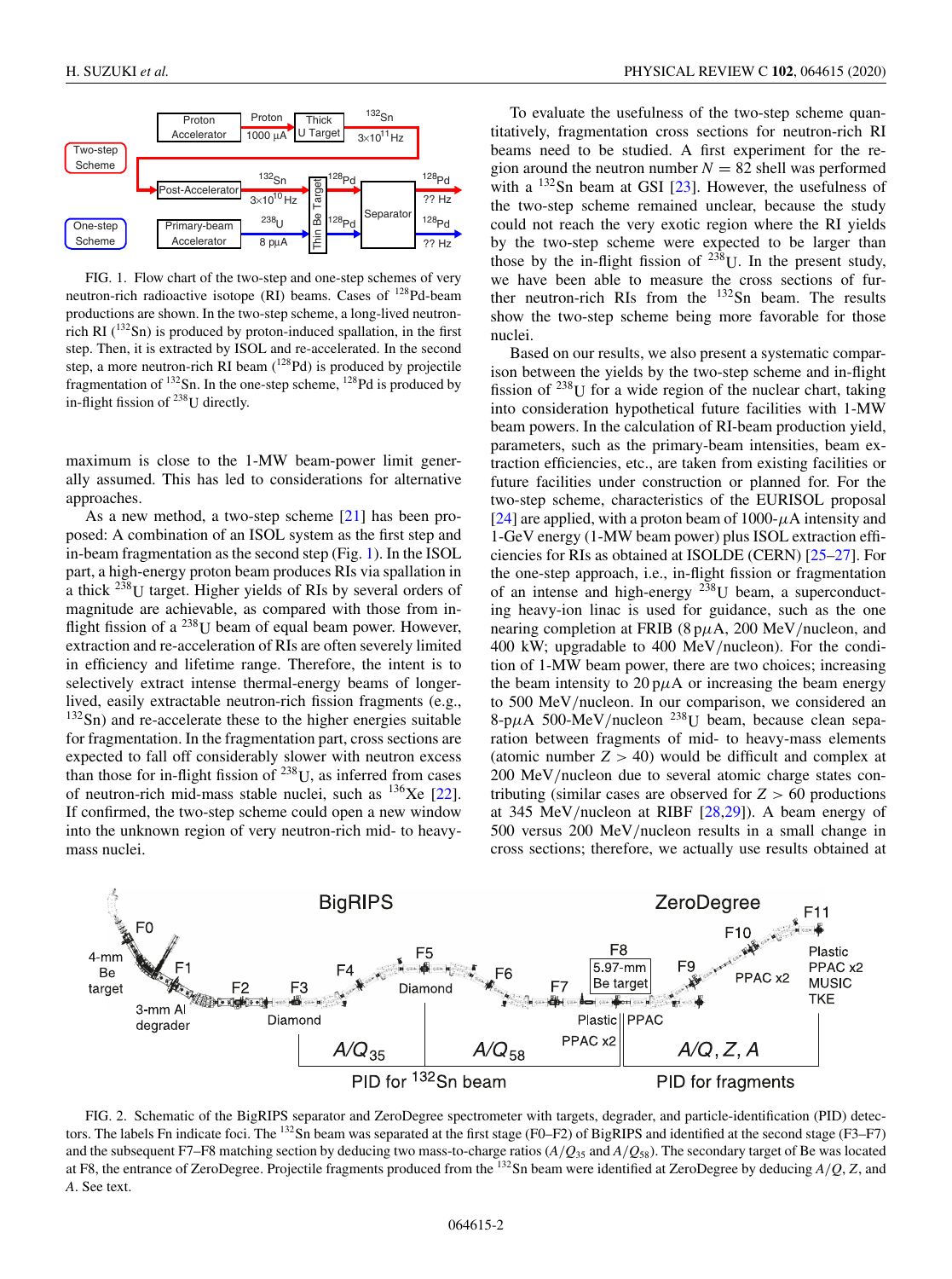| beam in Digith 9.        |                                                                |
|--------------------------|----------------------------------------------------------------|
| Primary beam             | $\approx$ 40-pnA <sup>a</sup> 345-MeV/nucleon <sup>238</sup> U |
| Central particle         | $132$ Sn <sup>50+</sup>                                        |
| Production target        | 4-mm Be $(740 \,\mathrm{mg/cm^2})$                             |
| $B\rho$ after the target | 7.5094 Tm                                                      |
| Degrader at F1           | 3-mm Al                                                        |

F1 slit opening  $(\Delta p/p)$   $\pm 6.4$  mm  $(\pm 0.3\%)$ <br>F2 slit opening  $\pm 2$  mm F2 slit opening  $\pm 2$  mm<br>F5 slit opening  $\pm 15$  mm F5 slit opening  $\pm 15$  mm<br>F7 slit opening  $\pm 35$  mm

<span id="page-2-0"></span>TABLE I. Summary of the experimental conditions for the <sup>132</sup>Sn beam in BigRIPS.

<sup>a</sup>1 pnA =  $6.24 \times 10^9$  particles/s.

F7 slit opening

345 MeV/nucleon at RIBF in RIKEN [\[16,17\]](#page-7-0) for the yield comparison.

### **II. EXPERIMENT**

The production cross sections of the very neutron-rich RIs from the 132Sn beam of 278 MeV/nucleon were measured. In-flight fission of a 40-pnA 345-MeV/nucleon  $^{238}$ U primary beam was used to produce the <sup>132</sup>Sn beam by impinging on a 4-mm (740 mg/cm<sup>2</sup>) Be target at the focus F0, the entrance of the BigRIPS separator  $[30-32]$  + ZeroDegree spectrometer [\[32\]](#page-7-0) system. Figure [2](#page-1-0) illustrates the layout of the full experimental apparatus with targets, energy degrader, and the various detectors used in the present study. It also indicates the combinations of deduced particle parameters for the different separator and spectrometer sections that were used for particle identification (PID) of the  $132$ Sn beam and of its fragments in the succeeding reaction. The isotope separation for  $^{132}$ Sn and its neighboring nuclei were performed by the  $B\rho - \Delta E - B\rho$  ( $B\rho$ )  $=$  magnetic rigidity;  $\Delta E =$  energy loss) technique at the first stage (F0–F2) of BigRIPS, with a 3-mm Al wedge degrader at the F1 dispersive focus. The momentum window was set to be  $\pm 0.3\%$  by the F1 slits.

The particle identification for  $132$ Sn was performed at the second stage (F3–F7) of BigRIPS and the subsequent F7– F8 matching section, based on the TOF- $B\rho$  (TOF = time of flight) measurements. Two mass-to-charge ratios between F3 and F5  $(A/O_{35})$  and between F5 and F8  $(A/O_{58})$  were deduced from the TOF values and *B*ρ values by the trajectory reconstruction [\[33\]](#page-7-0) at the respective sections. PID detectors were changed from the standard configuration in Ref. [\[33\]](#page-7-0). First, due to high count rates of  $\approx$ 100 kHz at the maximum,  $200-\mu$ m-thick diamond detectors with effective areas of 30mm squares  $[34]$  were used at F3 and F5 to obtain timings and positions, instead of the usual plastic scintillators and parallel plate avalanche counters (PPAC) [\[35\]](#page-7-0). Second, the F8 plastic scintillator and PPACs were used instead of those at F7 in order to reduce the amount of material between the PID detectors and the secondary target for the  $^{132}$ Sn fragmentation at the entrance of ZeroDegree. Third,  $\Delta E$  detectors at F7 were also removed to reduce the materials before the secondary target. Unambiguous PID was possible without the  $\Delta E$  measurement by the particle separation at the first stage and the precise measurements of *A*/*Q* at the second stage





FIG. 3. (a) Correlation plot of  $A/Q_{35}$  versus  $A/Q_{58}$  for the <sup>132</sup>Sn beam in BigRIPS. The subscripts 35 and 58 refer to the *A*/*Q* values obtained at F3–F5 and F5–F8, respectively. A gate for the  $^{132}Sn^{50+}$ beam is shown by a solid pink contour. (b) PID plot of *Z* versus *A*/*Q* in ZeroDegree for very neutron-rich RIs produced in the reaction of  $^{132}Sn$  + Be (5.97 mm) at 278 MeV/nucleon obtained in the  $^{128}Pd$ -main setting. Fully stripped and hydrogen-like Pd isotopes are indicated by solid pink contours and dashed lime contours, respectively. The radii of the ellipses are  $2.4\sigma$  in distribution along each axis. 2.8 $\sigma$  separation was achieved between <sup>128</sup>Pd<sup>46+</sup> and <sup>125</sup>Pd<sup>45+</sup>. (c) *A* versus  $\overline{A}/\overline{Q}$  plot of Pd isotopes in the <sup>128</sup>Pd-main setting.  $\approx 4\sigma$ separation was achieved between fully stripped and hydrogen-like ions.

following the F7-F8 matching section. Table I summarize the experimental conditions of the <sup>132</sup>Sn setting at BigRIPS.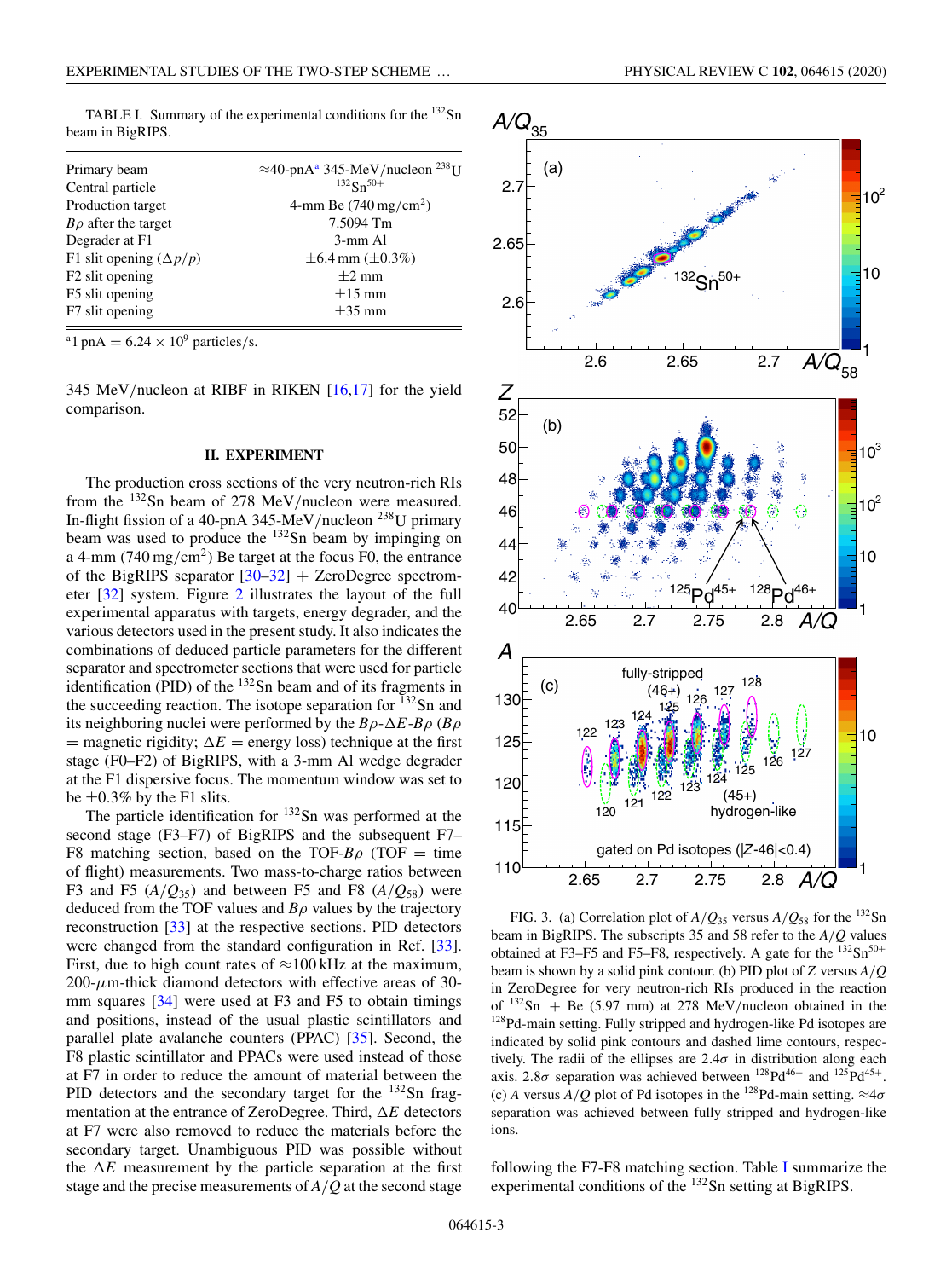| TABLE II. Summary of the experimental conditions for the cross-section measurements in ZeroDegree. |  |  |  |  |  |  |  |
|----------------------------------------------------------------------------------------------------|--|--|--|--|--|--|--|
|----------------------------------------------------------------------------------------------------|--|--|--|--|--|--|--|

|                                | $126$ Pd-main setting                          | $128$ Pd-main setting        |
|--------------------------------|------------------------------------------------|------------------------------|
| Secondary beam                 | $\approx$ 25-kHz, 278-MeV/nucleon $^{132}$ Sn  |                              |
| Central particles of fragments | $126$ $\mathrm{p}$ $\mathrm{d}$ <sup>46+</sup> | $128p_146+$                  |
| Secondary target               | 5.97-mm Be $(1100 \,\text{mg/cm}^2)$           |                              |
| $B\rho$ after the target       | $6.0459$ Tm                                    | 6.1522 Tm                    |
| F9 slit opening $(\Delta p/p)$ | $-63.6$ / + 53.0 mm (+3/ - 2.5%)               | $\pm 63.6$ mm ( $\pm 3\%$ )  |
| F10 slit opening               | $\pm 120$ mm                                   | $\pm 120$ mm                 |
| F11 slit opening               | $\pm 35$ mm                                    | $\pm 35$ mm                  |
| Dose of $132$ Sn <sup>a</sup>  | $4.52 \times 10^8$ particles                   | $3.65 \times 10^9$ particles |
| Irradiation time               | 8.75 hours                                     | 69.4 hours                   |

<sup>a</sup>The doses shown are analyzed events in the <sup>132</sup>Sn gate. They represent  $\approx 65\%$  of the incident <sup>132</sup>Sn-beam particles due to the dead time of the data acquisition system ( $\approx 20\%$ ) and the efficiencies of the detectors in BigRIPS ( $\approx 80\%$ ).

The correlation plot of  $A/Q_{35}$  versus  $A/Q_{58}$  is shown in Fig.  $3(a)$ . The relative standard-deviation (SD) resolutions were 0.049% and 0.062%, respectively, thus a  $\approx 6\sigma$  separation was achieved between <sup>132</sup>Sn and the adjacent <sup>135</sup>Sb, whose intensity was less than  $1/30$  of that of  $1^{32}$ Sn. The solid pink contour corresponds to a <sup>132</sup>Sn gate of ≈3.5 $\sigma$  in radius. Thus, contamination from the neighboring nuclei was negligible. Also, there was no contamination from nuclei with the same  $A/Q$  values as <sup>132</sup>Sn, such as fully stripped <sup>66</sup>Mn<sup>25+</sup> and hydrogen-like  $132Sb^{50+}$ , because they were removed by the F2 slits. The <sup>132</sup>Sn fraction of the beam was  $\approx$ 45%, and its rate was ≈25 kHz.

A wide spectrum of fragments, up to  $N = 83$ , was produced by projectile fragmentation of the  $132$ Sn beam, incident on the secondary target of 5.97-mm Be  $(1100 \text{ mg/cm}^2)$ . These RIs were measured by ZeroDegree in four settings: two cross-section measurements  $(^{126}Pd-main, ^{128}Pd-main)$  and two background measurements for the  $126$ Pd-main setting. The settings for the two cross-section measurements, summarized in Table II, were for very neutron-rich RIs of  $Z = 41-48$ , with central particles of  $^{126}Pd$  and  $^{128}Pd$ , respectively. In both settings, the  $B\rho$  values were tuned for the corresponding Pd isotopes throughout ZeroDegree. The total doses of  $132$ Sn analyzed in the <sup>132</sup>Sn gate were  $4.52 \times 10^8$  and  $3.65 \times 10^9$ particles, respectively. The two background settings with a blank target were performed to measure the events from the target holder and the F8 detectors.

PID in ZeroDegree was performed by *Z* and *A*/*Q* based on the TOF- $B\rho$ - $\Delta E$  method using the plastic scintillators at F8 and F11, the PPACs at F8, F10, and F11, and the ion chamber MUSIC [\[36,37\]](#page-7-0) at F11, which was the same technique as with the standard PID in BigRIPS [\[33\]](#page-7-0). In addition, the total kinetic energy (TKE) was measured with a  $LaBr<sub>3</sub>(Ce)$  crystal of cylindrical shape, with 3-inch diameter, 3-inch length, and covered with a 0.5-mm-thick Al housing [\[38,39\]](#page-7-0). It was located the farthest downstream at the F11 focus. The light output from the crystal was read by nine PIN-photodiodes  $(S3204-08$  [\[40\]](#page-7-0) and S3590-18 [\[41\]](#page-7-0)) made by Hamamatsu Photonics K.K. The light output was proportional to  $E^2/Z$  (*E*) = energy loss in the crystal) due to the quenching effect of the crystal, as shown in Fig. 1 in Ref. [\[42\]](#page-7-0). The relative SD *E* resolution was 0.79% for  $\approx$ 200-MeV/nucleon Pd isotopes. Using TKE and velocity  $\beta$  deduced from TOF, the mass

number *A* was obtained for an additional identification of the RIs.

The PID plot of *Z* versus  $A/Q$  in the <sup>128</sup>Pd-main setting is shown in Fig.  $3(b)$ . The fully stripped and hydrogen-like Pd isotopes are encircled by solid pink lines and dashed lime lines, respectively. The relative SD *A*/*Q* resolution was 0.061%, i.e., 2.8 $\sigma$  separation was achieved in  $A/Q$  between, e.g., fully stripped  $128Pd^{46+}$  and hydrogen-like  $125Pd^{45+}$ , located next to each other in the plot. The relative SD *Z* resolution was 0.37%, thus  $5.8\sigma$  separation was achieved in *Z* direction.

The *A* versus *A*/*Q* plots for the Pd isotopes is shown in Fig.  $3(c)$ . The *A* resolution was 0.80%, thus 2.9 $\sigma$  separation was achieved in the *A* direction between the adjacent nuclei. By a combination of *A* and  $A/O$  separation,  $\approx 4\sigma$  separation was achieved overall. From the *A* versus *A*/*Q* plot of each isotopic line, production yields were deduced. A ratio of the background events to the total events was estimated to be <1% from the background settings.

The production cross sections were deduced based on the transmission efficiency calculated by the  $LISE^{++}$  code [\[43\]](#page-7-0), in which charge-changing reactions at each material are included. In the simulation, the  $B\rho$  values of the dipoles were tuned to reproduce the position distributions of the fragments obtained in the experiment. The needed shifts were of the order of 0.1%.

#### **III. RESULTS**

Figure [4](#page-4-0) shows the cross sections obtained in the present study together with the earlier results from GSI [\[23\]](#page-7-0) and predictions of CORFA1.0 [\[44\]](#page-7-0), a simplified Abrasion-Ablation model, and EPAX3.1a [\[45\]](#page-7-0), the most-used semiempirical formula. The shapes of the symbols of the data from our present study indicate the ZeroDegree settings. The filled and open symbols indicate that the distribution peaks were located inside and outside the slit opening at the dispersive focus F9, respectively. The data for the same isotope obtained from different settings were consistent with each other, indicating the reliability of our measurements and simulations. From the differences of the cross-section values measured in the two Pd settings, systematic errors caused by the simulation of the transmission were estimated by the method in Ref. [\[28\]](#page-7-0). We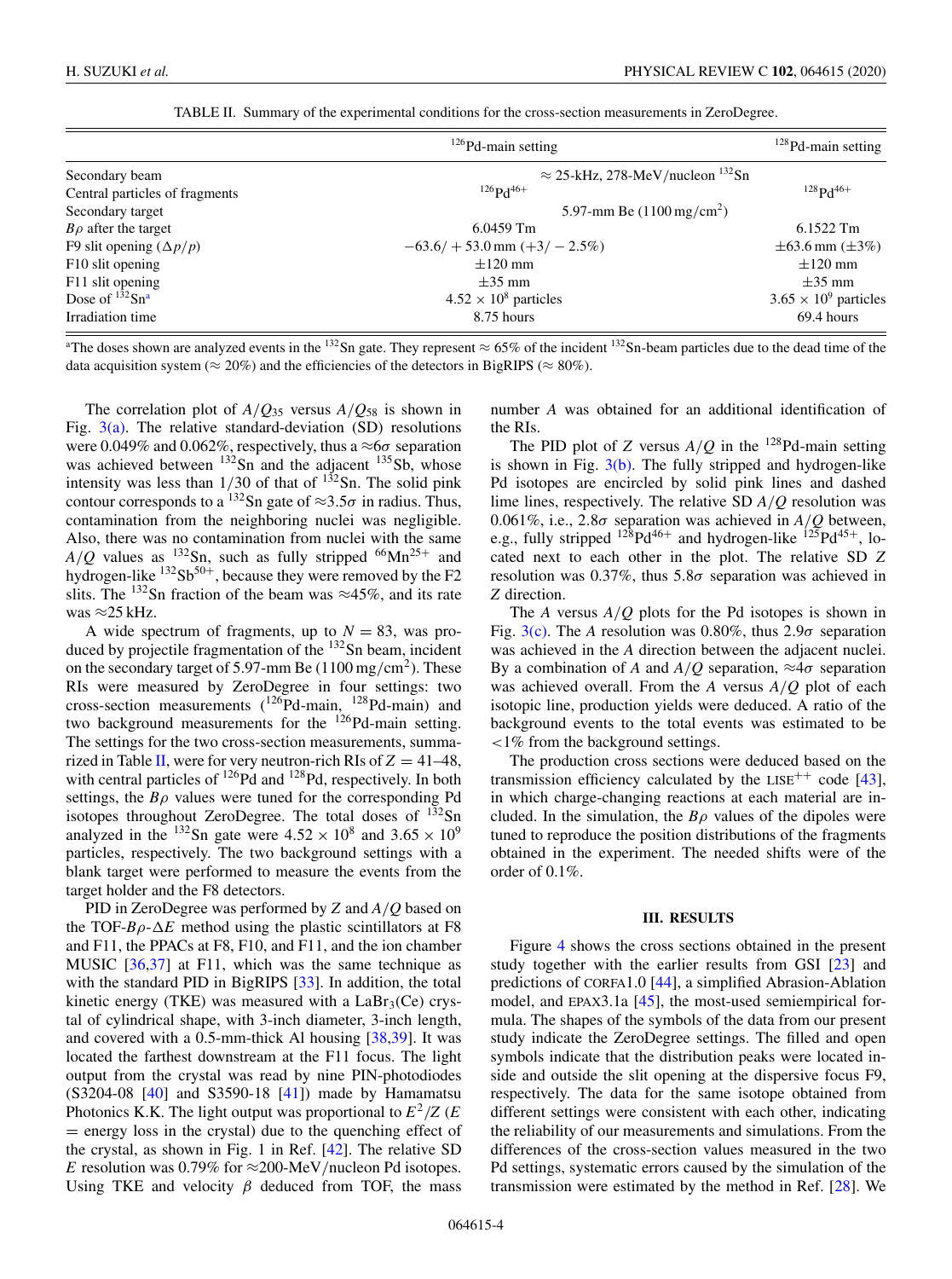<span id="page-4-0"></span>

FIG. 4. Measured production cross sections of very neutron-rich RIs produced in the reaction of  $^{132}Sn$  + Be at 278 MeV/nucleon. The red circles and blue squares indicate the RIs produced in the <sup>126</sup>Pd-main and <sup>128</sup>Pd-main settings, respectively. The filled and open symbols indicate that the distribution peaks were located inside and outside the slit opening at F9, respectively. The black triangles show the data from GSI [\[23\]](#page-7-0). The solid pink lines and dashed lime lines show the predictions by the COFRA1.0 [\[44\]](#page-7-0) and EPAX3.1a [\[45\]](#page-7-0) codes, respectively. Errors shown are statistical only.

assumed that the systematic error was an averaged value of the square-root of unbiased variances of ratios of the measured cross sections to the averaged one for each nuclide. It was estimated to be  $\pm 14\%$ . Both codes reproduce the experimental cross sections well, except the isotopic chains with the highest *Z*, such as Cd and In, where COFRA1.0 does noticeably better.

# **IV. DISCUSSION**

Based on our measurements, we examine whether and to what extent a two-step approach at future high-power facilities could reach further into the neutron-rich region. As a first case, we compare expected yields between the two-step scheme with the  $^{132}$ Sn beam ( $Y_{2step}$ ) and one-step



FIG. 5. (a) Yield comparisons between the two-step scheme with a 132Sn beam (red circles) and the one-step in-flight fission of a <sup>238</sup>U beam (blue squares) for Pd ( $Z = 46$ ) isotopes. See text for the assumptions of the primary-beam intensities, production targets, and transmissions in a separator. (b) Expected yields by the two-step scheme with a 132Sn beam. The cross-section data are from this work and from GSI [\[23\]](#page-7-0). Black squares show stable nuclei. Red lines indicate the magic numbers;  $132$  Sn is located at their cross point. The neutron drip-line predicted by KTUY05 [\[46\]](#page-7-0) is shown by black lines. The supernova *r*-process path [\[1\]](#page-6-0) predicted by ETFSI-Q [\[47\]](#page-7-0) is shown by cyan square dots. (c) Expected yields by the one-step scheme. The cross-section data are from Refs. [\[48–50\]](#page-7-0) measured at RIKEN. (d) Ratios of the two-step yields in panel (b) to the one-step yields in panel (c). Moving away from the stability line, the ratio systematically increases. It reaches values of  $\approx$ 40 at <sup>128</sup>Pd.

in-flight fission of the <sup>238</sup>U beam ( $Y<sub>1step</sub>$ ), assuming comparable primary-beam power limits.

In the two-step scheme, the parameters for the ISOL driver were taken from the EURISOL proposal  $(1000 \mu A)$  [\[24\]](#page-7-0). The beam intensity of  $^{132}$ Sn was estimated to be  $3 \times 10^{10}$  Hz,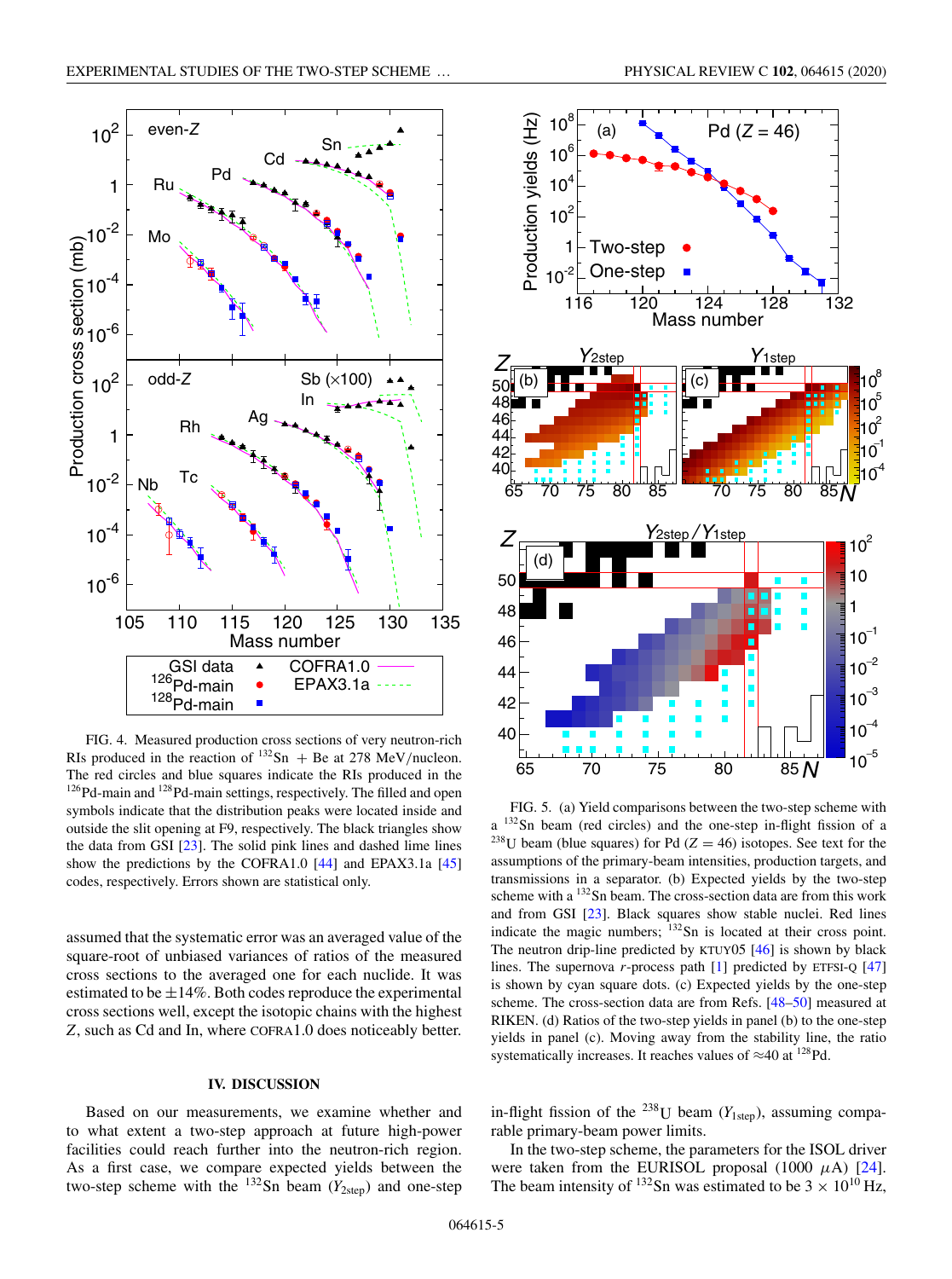<span id="page-5-0"></span>

FIG. 6. (a) Expected yields by the two-step scheme with various kinds of RI beams supplied from ISOL. The RI-beam intensities from ISOL are estimated by using the ISOLDE database [\[27\]](#page-7-0). The cross-section data are estimated by using the COFRA code [\[44\]](#page-7-0) with the experimental results from this work and from GSI  $[23]$  for the <sup>132</sup>Sn beam. See text for other assumptions. The yield of each nuclide ( $Z_{2\text{step}}$ ,  $N_{\text{2step}}$ ) plotted was chosen to be the highest one among all fragment yields produced from heavier RI beams ( $Z \ge Z_{\text{2step}}$ ,  $N \ge N_{\text{2step}}$ ) supplied from ISOL. (b) Expected yields by the one-step scheme. The cross-section data are from Ref. [\[28,48–50,53\]](#page-7-0) measured at RIKEN. For the very exotic regions, where cross sections are not measured yet, we assumed that the cross sections decrease by 1/50 with each added neutron. (c) Ratios of the two-step yields for various kinds of RI beams supplied from ISOL in panel (a) to the one-step yields in panel (b). The two-step scheme is expected to be more useful than the one-step scheme in the very neutron-rich regions around  $N = 50$ , 60, 82, and 90.

based on an extraction intensity of  $3 \times 10^8$  Hz/ $\mu$ A from the ISOLDE database  $[25-27]$ , and a re-acceleration efficiency of 10%. The re-acceleration efficiency was estimated from the beam intensities [\[18\]](#page-7-0) of <sup>238</sup>U, <sup>136</sup>Xe, and <sup>124</sup>Xe after the RIKEN Ring Cyclotron [\[51\]](#page-7-0) and after the Superconducting Ring Cyclotron [\[52\]](#page-7-0) at the RIBF accelerator complex, because the projectile energies need to be accelerated from  $\approx$ 10 MeV/nucleon from the ISOL to relativistic energies  $\approx$  300 MeV/nucleon) for projectile fragmentation of nuclei with  $Z \approx 50$ . The production target for the exotic RIs was chosen to be 4-mm Be. The transmission in a separator was estimated to be 80%, which is the maximum value in BigRIPS

for projectile fragmentation. The projectile energy of 500 MeV/nucleon makes fully stripped RIs more than 90% in charge-state distributions, thus we assumed that all fragments were fully stripped in this comparison.

For the simulation of the one-step scheme, the  $^{238}$ U-beam intensity of 8 p $\mu$ A at the FRIB facility [\[20\]](#page-7-0) under construction was assumed at a higher beam-energy of 500 MeV/nucleon to reflect 1-MW beam power. The *Y*<sub>1step</sub> yields were obtained with a 4-mm Be target and production cross sections from the measurements of <sup>238</sup>U + Be at 345 MeV/nucleon at RIBF [\[48–50\]](#page-7-0). The transmission was estimated to be 30% from production of  $Z \approx 50$  nuclei at BigRIPS.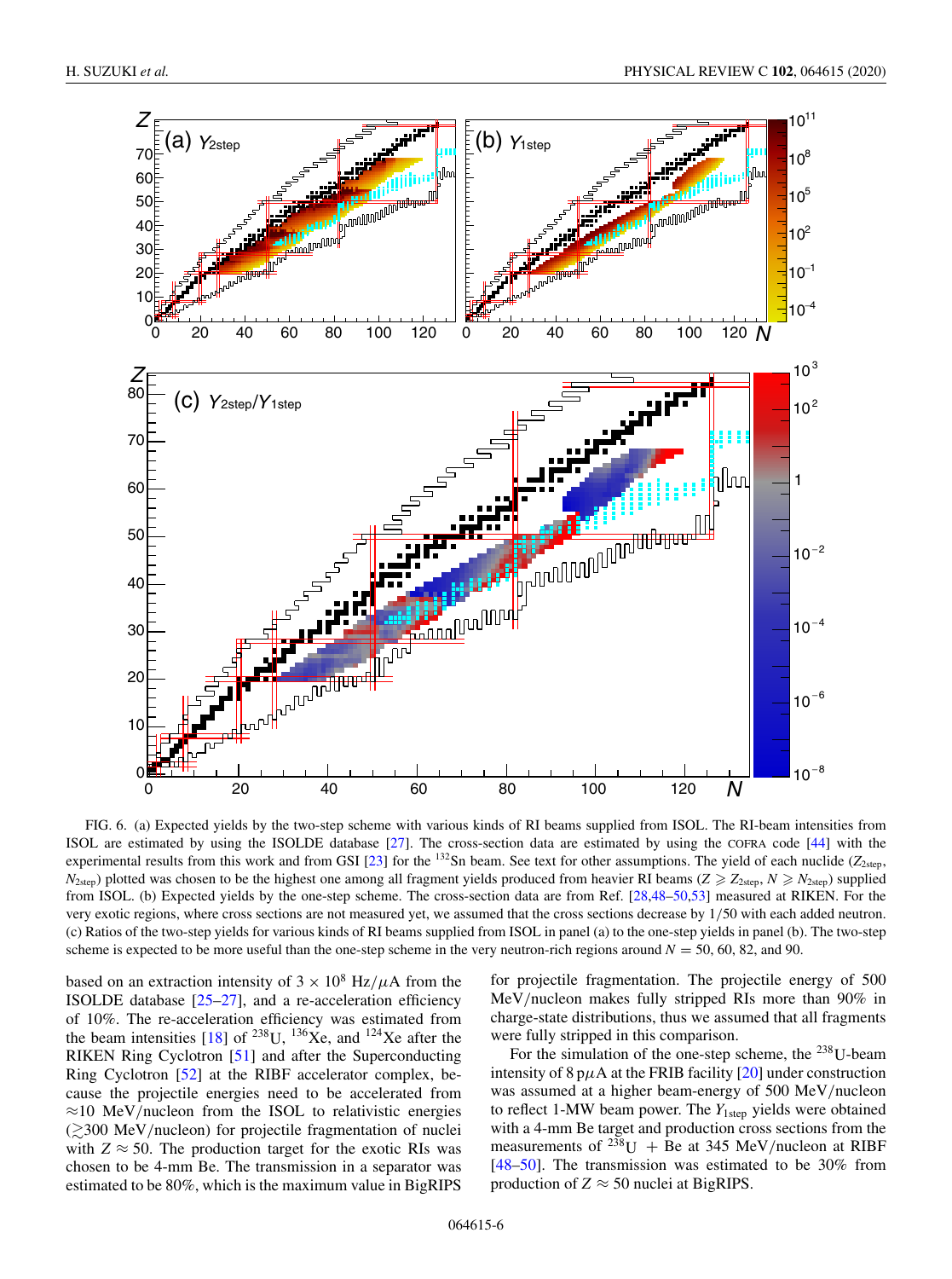<span id="page-6-0"></span>The comparison between the yields for the Pd isotopes is shown in Fig.  $5(a)$ .  $Y_{2step}$  decreases more slowly with increasing neutron number than  $Y_{1\text{step}}$ . Up to <sup>124</sup>Pd,  $Y_{2\text{step}}$  is smaller than  $Y_{1step}$ ; however,  $Y_{2step}$  becomes larger for heavier Pd isotopes beyond <sup>124</sup>Pd. At <sup>128</sup>Pd, with  $N = 82$ ,  $Y_{2\text{step}}$ becomes  $\approx$ 40 times larger than  $Y_{1\text{step}}$ .  $Y_{2\text{step}}$  and  $Y_{1\text{step}}$  for other neutron-rich isotopes are shown in Figs.  $5(b)$  and  $5(c)$ , respectively. These figures clearly show that the decrease of *Y*2step is gentler than that of *Y*1step with neutron excess. The ratio of  $Y_{2step}/Y_{1step}$  for the same area is shown in Fig. [5\(d\).](#page-4-0) Moving away from the stability line, the ratio systematically increases. Thus, one might expect the two-step scheme to be more favorable than one-step in-flight fission of a  $^{238}$ U beam also for the increasingly more neutron-rich region beyond our present results, especially for the region of the supernova *r*-process path indicated by cyan square dots in the figures.

The present study has focused on the  $132$ Sn beam which, in the two-step scheme, would be produced as the first step via proton-induced target-spallation  $+$  and beam ISOL re-acceleration. This system can provide not only the  $^{132}Sn$ beam but also various other kinds of RI beams over the nuclear chart; thus a wide region of very neutron-rich RIs can in principle be produced by the two-step scheme.

The yield comparison between the two-step scheme with the various kinds of RI beams supplied from ISOL and the one-step scheme with the  $^{238}$ U beam is shown in Fig. [6](#page-5-0) for  $Z = 20-68$ . For the two-step scheme, the ISOLDE database [\[27\]](#page-7-0) and the COFRA code [\[44\]](#page-7-0) were used for estimating the RI-beam extraction-intensities from ISOL and their fragment production cross sections, respectively. *Y*<sub>2step</sub> of each nuclide  $(Z_{2\text{step}}, N_{2\text{step}})$  is the highest one among all fragment yields produced from heavier RI beams ( $Z \ge Z_{2step}$ ,  $N \ge N_{2step}$ ) supplied by ISOL. Some nuclei, such as  $132$ Sn, can be supplied by ISOL directly without the fragmentation process with the Be target. For the one-step scheme, the cross-section data were obtained from measurements at RIBF [\[28,48–50,53\]](#page-7-0). For the very exotic regions, where no cross-section data are available yet, we assumed that the cross sections decrease by  $1/50$  with neutron number. The beam energy of  $^{238}$ U is assumed to be 500 MeV/nucleon from the beam-power limit of 1 MW. The ratios of fully stripped ions are high enough,  $> 90\%$  for  $Z \le 57$ , 80% for  $Z = 63$ , and 70% for  $Z = 68$  by the  $LISE^{++}$  simulation, thus we assumed that all fragments are fully stripped for simplification. Other assumptions are the same as with the <sup>132</sup>Sn-beam case.

Figures  $6(a)$  and  $6(b)$  show the  $Y_{2step}$  and  $Y_{1step}$  yields, respectively. In both figures, the isotopes are plotted down to

<sup>10</sup>−<sup>5</sup> Hz, corresponding to <sup>≈</sup>1 event/day. High *<sup>Y</sup>*2step yields of isotopes around  $Z = 30, 37, 50,$  and 55 are obtained due to the high fission in the thick  $^{238}$ U target or high-extraction efficiency of the alkali metals. The ratios of the yields shown in Fig.  $6(c)$  suggest wide regions where the two-step scheme is expected to be more useful than the one-step scheme, i.e., neutron-rich regions around  $N = 50, 60, 82,$  and 90, including the supernova *r*-process path indicated by cyan square dots. The two-step scheme should be a powerful tool to open a new window into the unknown region of mid-mass to heavy, very neutron-rich nuclei.

### **V. CONCLUSION**

In this paper, we have studied the usefulness of the twostep scheme with a  $132$ Sn beam by comparing with the one-step in-flight fission of a  $^{238}$ U beam for RI-beam production in the neutron-rich  $N = 82$  region. Very neutron-rich RIs, including Pd isotopes up to  $^{128}$ Pd, were produced from a 278-MeV/nucleon  $132$ Sn beam impinging on a 5.97-mm  $(1100 \,\mathrm{mg/cm^2})$  Be target, and the production cross sections were measured. The cross sections are well reproduced by the COFRA1.0 code. Yields were then estimated for the two-step scheme with the  $132$ Sn beam relative to those from one-step scheme, for the 1-MW proton and  $^{238}$ U beams expected at hypothetical future RI-beam facilities. This comparison suggests that the two-step scheme with the  $132$ Sn beam provides >40-times higher yields than the one by the one-step scheme in the very neutron-rich  $N = 82$  region. Moreover, by using various kinds of RI beams in the nuclear chart from ISOL for the two-step scheme, many very neutron-rich RIs around the supernova *r*-process path can be produced with greater yields than the current method of in-flight fission of  $238$ U. By using the two-step scheme, additional progress in the expansion of the nuclear chart is expected.

## **ACKNOWLEDGMENTS**

The present measurements were carried out at the RI Beam Factory operated by RIKEN Nishina Center, RIKEN, and CNS, University of Tokyo. The authors are grateful to the RIBF accelerator crew for providing the primary beam. Argonne National Laboratory's work was supported by the Office of Nuclear Physics of the U.S. Department of Energy under contract DE AC02 06CH11357.

- [1] H. Schatz *et al.*, [Astrophys. J.](https://doi.org/10.1086/342939) **579**, 626 (2002).
- [2] M. Thonnessen, [Rep. Prog. Phys.](https://doi.org/10.1088/0034-4885/76/5/056301) **76**, 056301 (2013).
- [3] F. W. Aston, *Mass Spectra and Isotopes*, 2nd ed. (Longmans, Green & Co., New York, 1942).
- [4] E. Rutherford, [Philos. Mag.](https://doi.org/10.1080/14786440608635919) **37**, 581 (1919).
- [5] [J. D. Cockcroft and E. T. S. Walton,](https://doi.org/10.1038/129649a0) Nature (London) **129**, 649 (1932).
- [6] R. Widerøe, [Arch. Elektrotech. \(Berlin\)](https://doi.org/10.1007/BF01656341) **21**, 387 (1928).
- [7] O. Hahn and F. Strassmann, [Naturwissenschaften](https://doi.org/10.1007/BF01488241) **27**, 11 (1939).
- [8] [L. Meitner and O. R. Frisch,](https://doi.org/10.1038/143239a0) Nature (London) **143**, 239 (1939).
- [9] J. F. Miller *et al.*, Phys. Rev. **80**[, 486 \(1950\).](https://doi.org/10.1103/PhysRev.80.486)
- [10] A. M. Poskanzer *et al.*, [Phys. Rev. Lett.](https://doi.org/10.1103/PhysRevLett.17.1271) **17**, 1271 (1966).
- [11] P. G. Hansen *et al.*, [Phys. Lett. B](https://doi.org/10.1016/0370-2693(69)90337-2) **28**, 415 (1969).
- [12] Y. T. Oganessian *et al.*, [Prog. Theor. Phys. Suppl.](https://doi.org/10.1143/PTPS.154.406) **154**, 406 (2004).